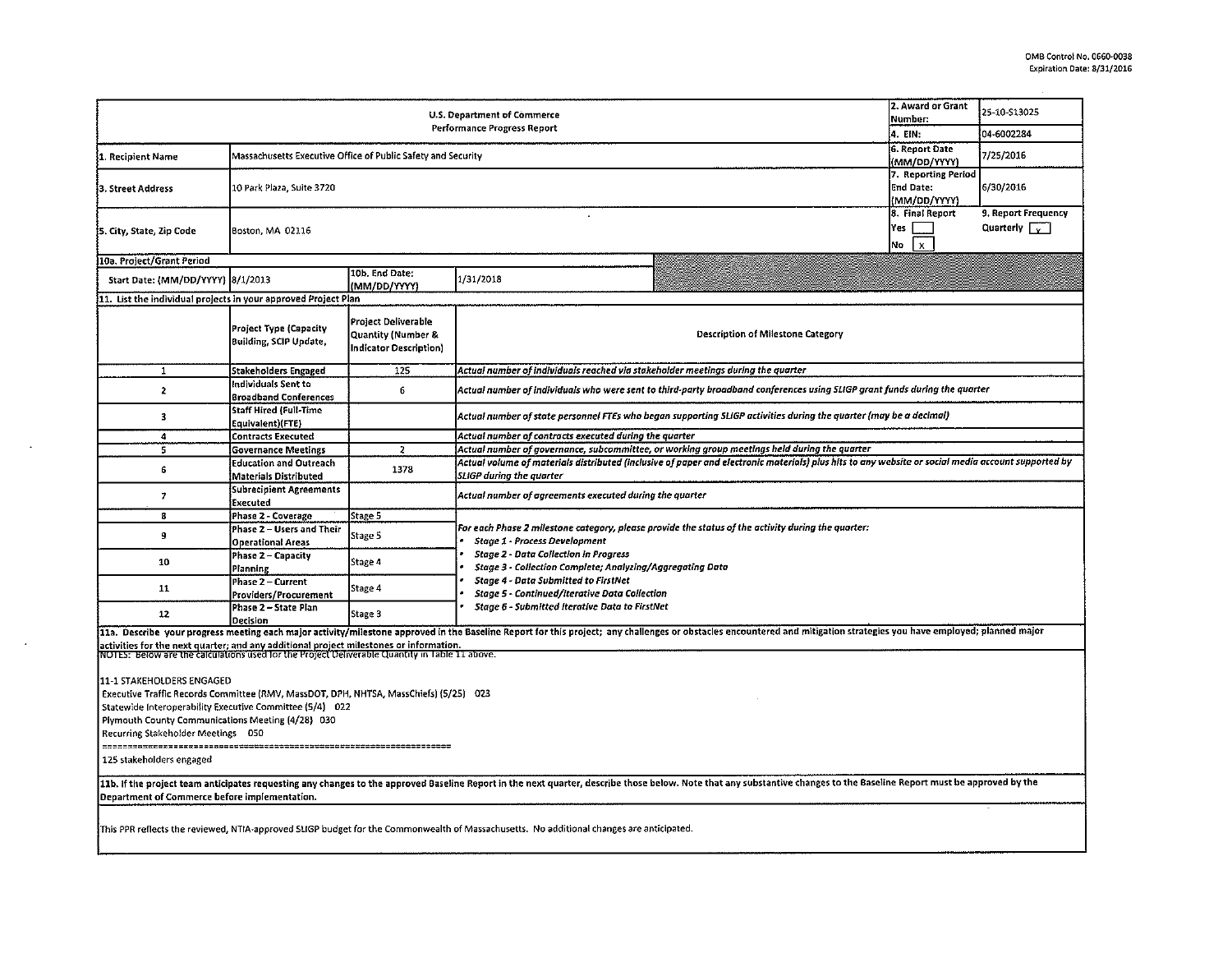| $\sf{11c}.$ Provide any other information that would be useful to NTIA as it assesses this project's progress.                                                                                                                                                                                                               |                                                                    |                                                                                                                                                          |                                                                                                                                                        |   |                      |           |                                          |           |                            |  |  |  |
|------------------------------------------------------------------------------------------------------------------------------------------------------------------------------------------------------------------------------------------------------------------------------------------------------------------------------|--------------------------------------------------------------------|----------------------------------------------------------------------------------------------------------------------------------------------------------|--------------------------------------------------------------------------------------------------------------------------------------------------------|---|----------------------|-----------|------------------------------------------|-----------|----------------------------|--|--|--|
| The project met FirstNet's target for providing Phase 2 information as requested by September 30, 2015, and is actively supporting FirstNet's 2016 consultation initiatives.                                                                                                                                                 |                                                                    |                                                                                                                                                          |                                                                                                                                                        |   |                      |           |                                          |           |                            |  |  |  |
| 11d. Describe any success stories or best practices you have identified. Please be as specific as possible.<br>As shared with the NTIA team during the September 2014 NTIA SLIGP site visit, the PSBO has identified the following best practices, success stories, or lessons learned in regard to SLIGP-funded activities: |                                                                    |                                                                                                                                                          |                                                                                                                                                        |   |                      |           |                                          |           |                            |  |  |  |
| 1. FirstNet Involvement in regional outreach meetings<br>2. Participation in existing recurring stakeholder meetings                                                                                                                                                                                                         |                                                                    |                                                                                                                                                          |                                                                                                                                                        |   |                      |           |                                          |           |                            |  |  |  |
| 3. Conducting outreach on a regional basis                                                                                                                                                                                                                                                                                   |                                                                    |                                                                                                                                                          |                                                                                                                                                        |   |                      |           |                                          |           |                            |  |  |  |
| 4. Participation preferences for morning sessions (going forward)                                                                                                                                                                                                                                                            |                                                                    |                                                                                                                                                          |                                                                                                                                                        |   |                      |           |                                          |           |                            |  |  |  |
| 5. Combating misconceptions about FirstNet                                                                                                                                                                                                                                                                                   |                                                                    |                                                                                                                                                          |                                                                                                                                                        |   |                      |           |                                          |           |                            |  |  |  |
| 6. Addressing up-front the impact on T-8and (BAPERN)                                                                                                                                                                                                                                                                         |                                                                    |                                                                                                                                                          |                                                                                                                                                        |   |                      |           |                                          |           |                            |  |  |  |
| 7. Maintaining a comprehensive contact list                                                                                                                                                                                                                                                                                  |                                                                    |                                                                                                                                                          |                                                                                                                                                        |   |                      |           |                                          |           |                            |  |  |  |
| 8. Multiple notification approach and lead time needed to improve attendance                                                                                                                                                                                                                                                 |                                                                    |                                                                                                                                                          |                                                                                                                                                        |   |                      |           |                                          |           |                            |  |  |  |
| 9. Personalizing emails improves response                                                                                                                                                                                                                                                                                    |                                                                    |                                                                                                                                                          |                                                                                                                                                        |   |                      |           |                                          |           |                            |  |  |  |
| 10. Decision to identify the Massachusetts FirstNet Advisory Board (MFAB) as a critical component of FirstNet governance in Massachusetts                                                                                                                                                                                    |                                                                    |                                                                                                                                                          |                                                                                                                                                        |   |                      |           |                                          |           |                            |  |  |  |
| 11. Phone calls to confirm participation on MFAB                                                                                                                                                                                                                                                                             |                                                                    |                                                                                                                                                          |                                                                                                                                                        |   |                      |           |                                          |           |                            |  |  |  |
| 12. Leveraging high level relationships with key stakeholders                                                                                                                                                                                                                                                                |                                                                    |                                                                                                                                                          |                                                                                                                                                        |   |                      |           |                                          |           |                            |  |  |  |
| 13. Having credibility on sources of outreach (we've been there before)                                                                                                                                                                                                                                                      |                                                                    |                                                                                                                                                          |                                                                                                                                                        |   |                      |           |                                          |           |                            |  |  |  |
|                                                                                                                                                                                                                                                                                                                              |                                                                    |                                                                                                                                                          |                                                                                                                                                        |   |                      |           |                                          |           |                            |  |  |  |
| 12. Personnel                                                                                                                                                                                                                                                                                                                |                                                                    |                                                                                                                                                          |                                                                                                                                                        |   |                      |           |                                          |           |                            |  |  |  |
| 12a. If the project is not fully staffed, describe how any lack of staffing may impact the project's time line and when the project will be fully staffed.                                                                                                                                                                   |                                                                    |                                                                                                                                                          |                                                                                                                                                        |   |                      |           |                                          |           |                            |  |  |  |
| Contracts have been executed for the core project staff. Additional contracts may be executed for legal review and Phase 2 consulting, if needed by the project.                                                                                                                                                             |                                                                    |                                                                                                                                                          |                                                                                                                                                        |   |                      |           |                                          |           |                            |  |  |  |
| 12b. Staffing Table - Please include all staff that have contributed time to the project. Please do not remove individuals from this table.                                                                                                                                                                                  |                                                                    |                                                                                                                                                          |                                                                                                                                                        |   |                      |           |                                          |           |                            |  |  |  |
| Job Title                                                                                                                                                                                                                                                                                                                    | FTE%                                                               |                                                                                                                                                          |                                                                                                                                                        |   | Project (s) Assigned |           |                                          |           | Change                     |  |  |  |
| Undersecretary of EOPSS                                                                                                                                                                                                                                                                                                      | 20%                                                                | SLIGP executive oversight                                                                                                                                |                                                                                                                                                        |   |                      |           |                                          |           | No change.                 |  |  |  |
|                                                                                                                                                                                                                                                                                                                              |                                                                    | Stakeholder liaison for emergency dispatch                                                                                                               |                                                                                                                                                        |   |                      |           |                                          |           | Position filled and billed |  |  |  |
| Deputy Director State 911<br>Department                                                                                                                                                                                                                                                                                      | 10%                                                                |                                                                                                                                                          |                                                                                                                                                        |   |                      |           |                                          |           | again as match in this     |  |  |  |
|                                                                                                                                                                                                                                                                                                                              |                                                                    |                                                                                                                                                          | quarter.<br>No change.                                                                                                                                 |   |                      |           |                                          |           |                            |  |  |  |
| State Police Radio Engineer                                                                                                                                                                                                                                                                                                  | 10%                                                                |                                                                                                                                                          | Statewide radio area network subject matter expert; needs analysis<br>No change.                                                                       |   |                      |           |                                          |           |                            |  |  |  |
| Acting Commissioner of DCJIS                                                                                                                                                                                                                                                                                                 | 10%                                                                |                                                                                                                                                          | Stakeholder liaison for criminal justice; subject matter expert for criminal justice needs                                                             |   |                      |           |                                          |           |                            |  |  |  |
| <b>EOPSS Special Projects, Project</b><br>Manager                                                                                                                                                                                                                                                                            | 10%                                                                |                                                                                                                                                          | Setup of PSBO office logistics, coordination of EOPSS resources, managing SharePoint resources                                                         |   |                      |           |                                          |           |                            |  |  |  |
| Compliance and Data<br>Coordinator (OGR)                                                                                                                                                                                                                                                                                     | 15%                                                                |                                                                                                                                                          | Grant management, program reporting, site visits, data collection and program close out.                                                               |   |                      |           |                                          |           |                            |  |  |  |
| Director HS Division (OGR)                                                                                                                                                                                                                                                                                                   | 5%                                                                 |                                                                                                                                                          | <b>Grant Administrative Management</b>                                                                                                                 |   |                      |           |                                          |           |                            |  |  |  |
| <b>Budget Director (OGR)</b>                                                                                                                                                                                                                                                                                                 | 7%                                                                 | Grant set-up, Accounting and Reconciliation, Fiscal Monitoring, Financial Reporting and Fiscal Close Out                                                 |                                                                                                                                                        |   |                      |           |                                          |           |                            |  |  |  |
| Fiscal Management and Audit<br>Support                                                                                                                                                                                                                                                                                       | 5%                                                                 |                                                                                                                                                          | Grant set-up, Accounting and Reconciliation, Fiscal Monitoring, Financial Reporting and Fiscal Close Out<br><b>Fiscal Management and Audit Support</b> |   |                      |           |                                          |           |                            |  |  |  |
| 13. Subcontracts (Vendors and/or Subrecipients)                                                                                                                                                                                                                                                                              |                                                                    |                                                                                                                                                          |                                                                                                                                                        |   |                      |           |                                          |           |                            |  |  |  |
| 13a. Subcontracts Table - Include all subcontractors. The totals from this table must equal the "Subcontracts Total" in Question 14f.                                                                                                                                                                                        |                                                                    |                                                                                                                                                          |                                                                                                                                                        |   |                      |           |                                          |           |                            |  |  |  |
|                                                                                                                                                                                                                                                                                                                              |                                                                    |                                                                                                                                                          |                                                                                                                                                        |   | Contract             |           |                                          |           |                            |  |  |  |
| Name                                                                                                                                                                                                                                                                                                                         | <b>Subcontract Purpose</b>                                         | <b>Total Federal Funds</b><br>Type<br><b>End Date</b><br>RFP/RFQ Issued (Y/N)<br>Executed<br><b>Start Date</b><br>(Vendor/Subrec.)<br>Allocated<br>(Y/N) |                                                                                                                                                        |   |                      |           | <b>Total Matching Funds</b><br>Allocated |           |                            |  |  |  |
| McInnis Consulting Services                                                                                                                                                                                                                                                                                                  | <b>Project Director Staff</b><br>Augmentation                      | Vendor                                                                                                                                                   | N/A*                                                                                                                                                   | γ | 10/1/2013            | 1/31/2018 | \$375,480                                |           |                            |  |  |  |
| The Innovations Group, Inc.                                                                                                                                                                                                                                                                                                  | Broadband Subject Matter<br><b>Expert Staff Augmentation</b>       | Vendor                                                                                                                                                   | N/A <sup>+</sup>                                                                                                                                       | Y | 10/1/2013            | 1/31/2018 | \$439,298                                | \$280,702 |                            |  |  |  |
| <b>SWBailey Consulting LLC</b>                                                                                                                                                                                                                                                                                               | Project Manager Staff<br>Augmentation                              | Vendor                                                                                                                                                   | N/A                                                                                                                                                    | Y | 11/18/2013           | 1/31/2018 | \$450,000                                |           |                            |  |  |  |
| SWBailey Consulting LLC                                                                                                                                                                                                                                                                                                      | <b>Education and Outreach</b><br>Coordinator Staff<br>Augmentation | Vendor                                                                                                                                                   | N/A                                                                                                                                                    | Y | 11/18/2013           | 1/31/2018 | \$337,500                                |           |                            |  |  |  |

 $\sim$   $\sim$ 

 $\sim$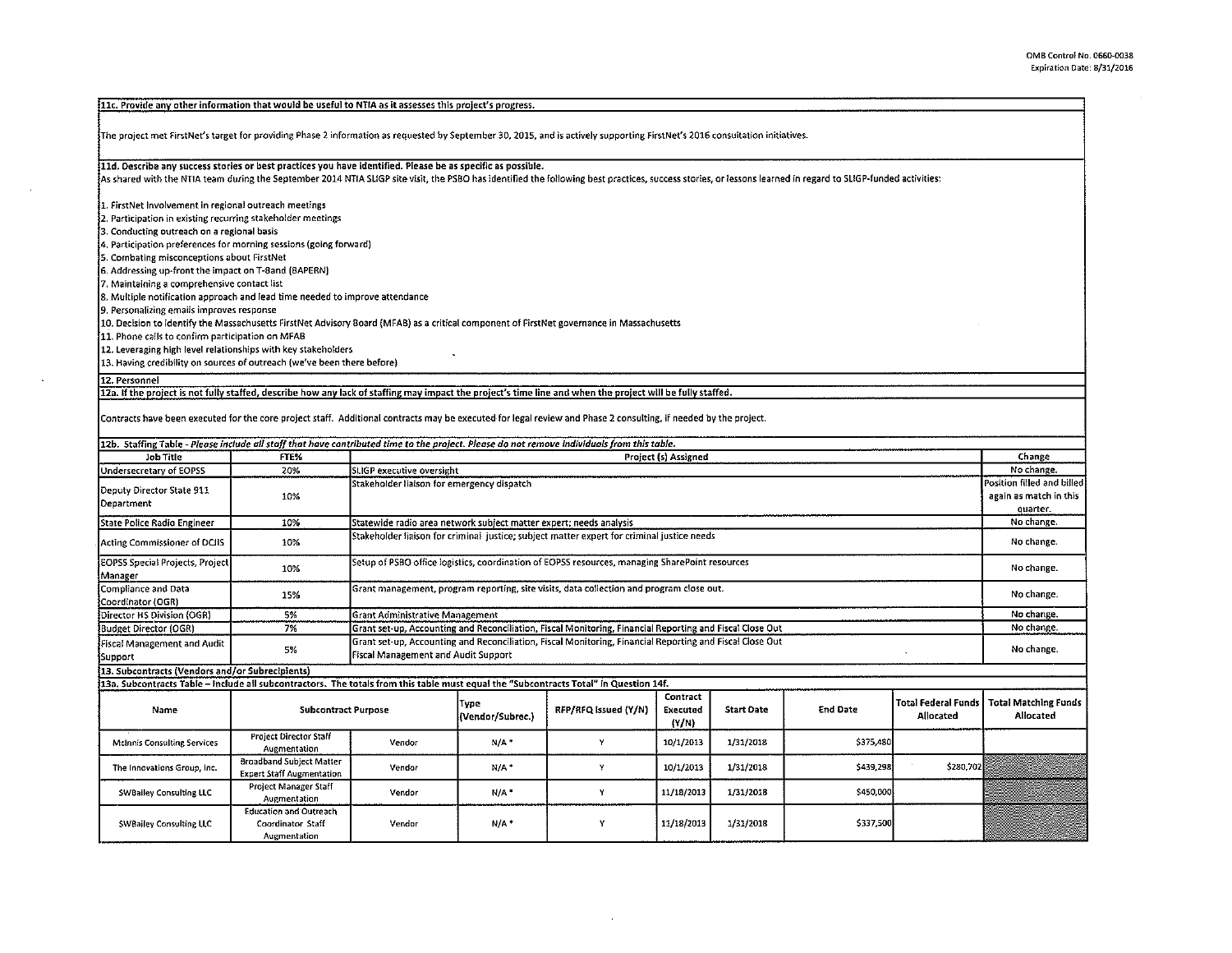$\mathcal{L}^{\text{max}}_{\text{max}}$  , where  $\mathcal{L}^{\text{max}}_{\text{max}}$ 

 $\sim$ 

 $\epsilon$ 

| <b>SWBailey Consulting LLC</b>                                                | Data Collection Coordinator<br><b>Staff Augmentation</b> | Vendor | N/A <sup>*</sup> |  | 11/18/2013 | 1/31/2018  | \$50,000  |  |
|-------------------------------------------------------------------------------|----------------------------------------------------------|--------|------------------|--|------------|------------|-----------|--|
| TBD                                                                           | Legal and Policy Services                                | Vendor |                  |  | TBD        | <b>TBD</b> | \$132,665 |  |
| <b>SWBailey Consulting LLC</b>                                                | Project and Collaboration<br>Web Site and Admin          | Vendor | N/A*             |  | 11/18/2013 | 1/31/2018  | \$72,000  |  |
| [13b. Describe any challenges encountered with vendors and/or subrecipients.] |                                                          |        |                  |  |            |            |           |  |
| None.                                                                         |                                                          |        |                  |  |            |            |           |  |

 $\sim$ 

 $\mathcal{L}^{\mathcal{L}}$  ,  $\mathcal{L}^{\mathcal{L}}$  ,  $\mathcal{L}^{\mathcal{L}}$ 

 $\sim 10^7$ 

 $N \sim 10$ 

 $\Delta_{\rm{max}}$  and  $\Delta_{\rm{max}}$ 

 $\Delta \sim 10^{11}$ 

 $\mathcal{L}^{\text{max}}_{\text{max}}$